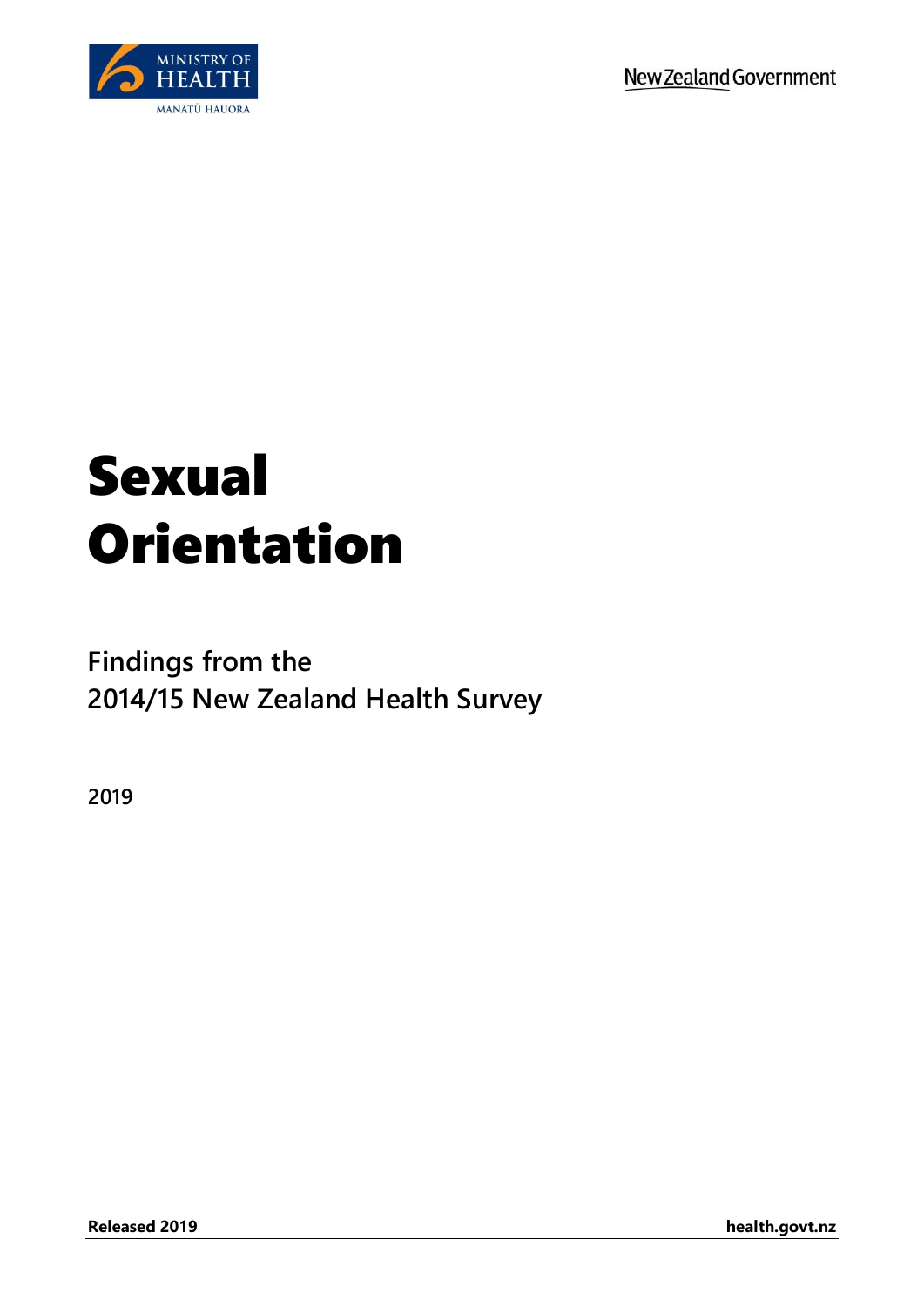### **Acknowledgements**

The New Zealand Health Survey would not have been possible without the support and enthusiasm of many individuals, including the many thousands of New Zealanders who gave their time to participate in it and the interviewers who worked so diligently to collect the data. Thank you for your generosity.

This data brief was written by Nigel Dickson (University of Otago), Bridget Murphy (Ministry of Health), Peter Saxton (University of Auckland), Jennie Connor (University of Otago), Antoinette Righarts (University of Otago) and Melanie Duncan (Ministry of Health). The data analysis was undertaken by Barry Gribben (CBG Health Research), Thomas Zhang (CBG Health Research) and James Stanley (University of Otago).

Citation: Ministry of Health. 2019. *Sexual Orientation: Findings from the 2014/15 New Zealand Health Survey*. Wellington: Ministry of Health.

Published in November 2019 by the Ministry of Health PO Box 5013, Wellington 6140, New Zealand

ISBN 978-1-98-859750-8 (online) HP 7285



This document is available at health.govt.nz



This work is licensed under the Creative Commons Attribution 4.0 International licence. In essence, you are free to: share ie, copy and redistribute the material in any medium or format; adapt ie, remix, transform and build upon the material. You must give appropriate credit, provide a link to the licence and indicate if changes were made.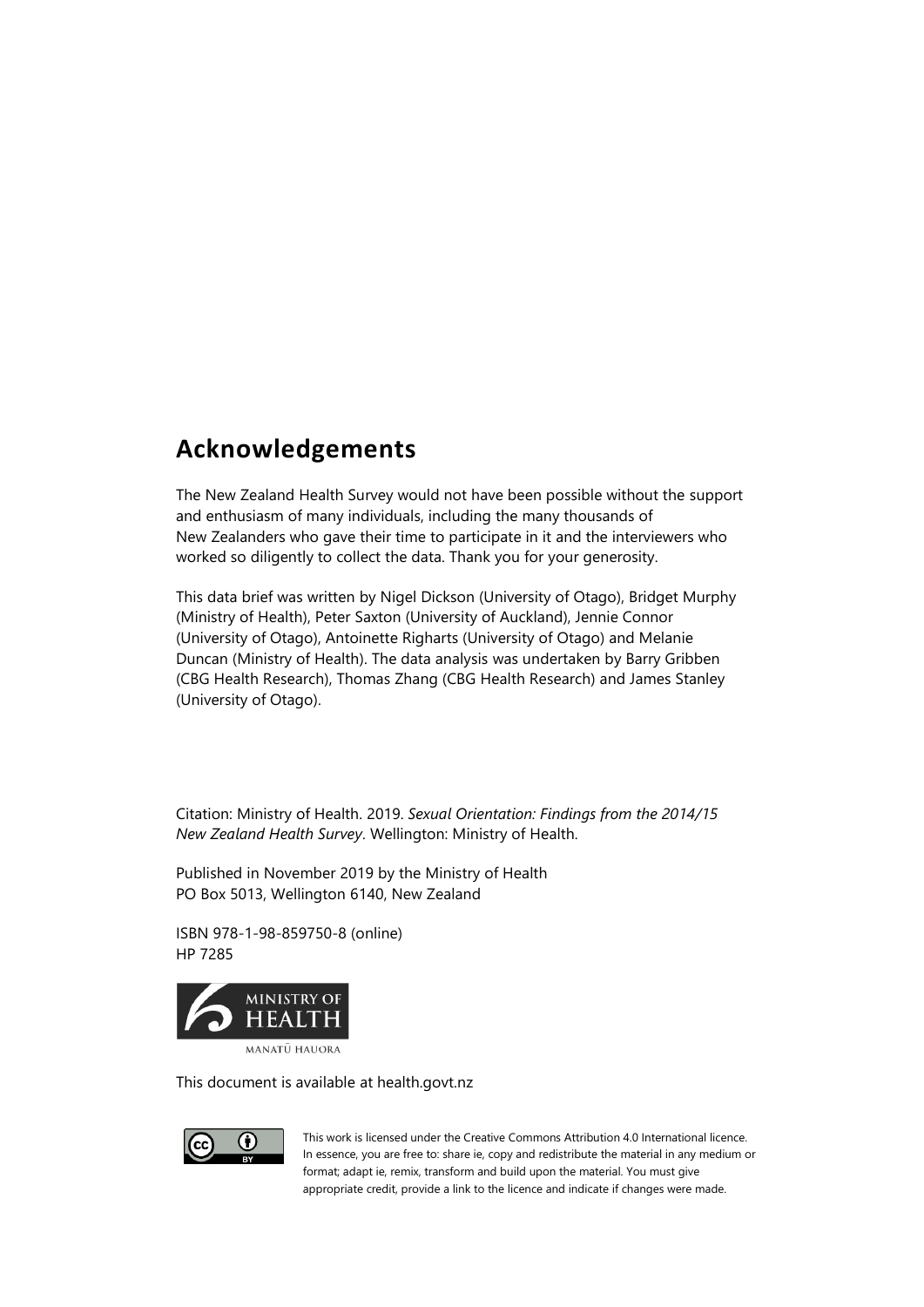# **Contents**

| Summary                                                                                                                           | v              |
|-----------------------------------------------------------------------------------------------------------------------------------|----------------|
| Introduction                                                                                                                      | 1              |
| Sexual identity                                                                                                                   | 2              |
| Same-gender sex<br>Same-gender sex in lifetime<br>Had sexual partner of the same gender in the five years preceding the<br>survey | 5<br>5<br>8    |
| <b>Sexual attraction</b><br>Sexual attraction in lifetime<br>Sexual attraction in the 12 months preceding the survey              | 9<br>9<br>12   |
| <b>Interpretation notes</b>                                                                                                       | 13             |
| Overview of survey methodology                                                                                                    | 15             |
| <b>References</b>                                                                                                                 | 17             |
| <b>List of Figures</b>                                                                                                            |                |
| Figure 1: Sexual identity by age group and gender                                                                                 | $\overline{2}$ |
| Figure 2: Sexual identity, by ethnic group and gender                                                                             | 3              |
| Figure 3: Same-gender sex in lifetime, by age group and gender                                                                    | 6              |
| Figure 4: Same-gender sex in lifetime, by ethnic group and gender                                                                 | $\overline{7}$ |
| Figure 5: Had a sexual partner of the same gender in the five years preceding the<br>survey, by age group and gender              | 8              |
| Figure 6: Sexual attraction in lifetime, by age group and gender                                                                  | 10             |
| Figure 7: Sexual attraction in lifetime, by ethnic group and gender                                                               | 11             |

[Figure 8: Sexual attraction in 12 months preceding the survey, by age group and](#page-17-1)  [gender](#page-17-1) 12

#### **List of Tables**

| Table 1: Participation in the Sexual and Reproductive Health module of the |  |
|----------------------------------------------------------------------------|--|
| New Zealand Health Survey, by ethnicity                                    |  |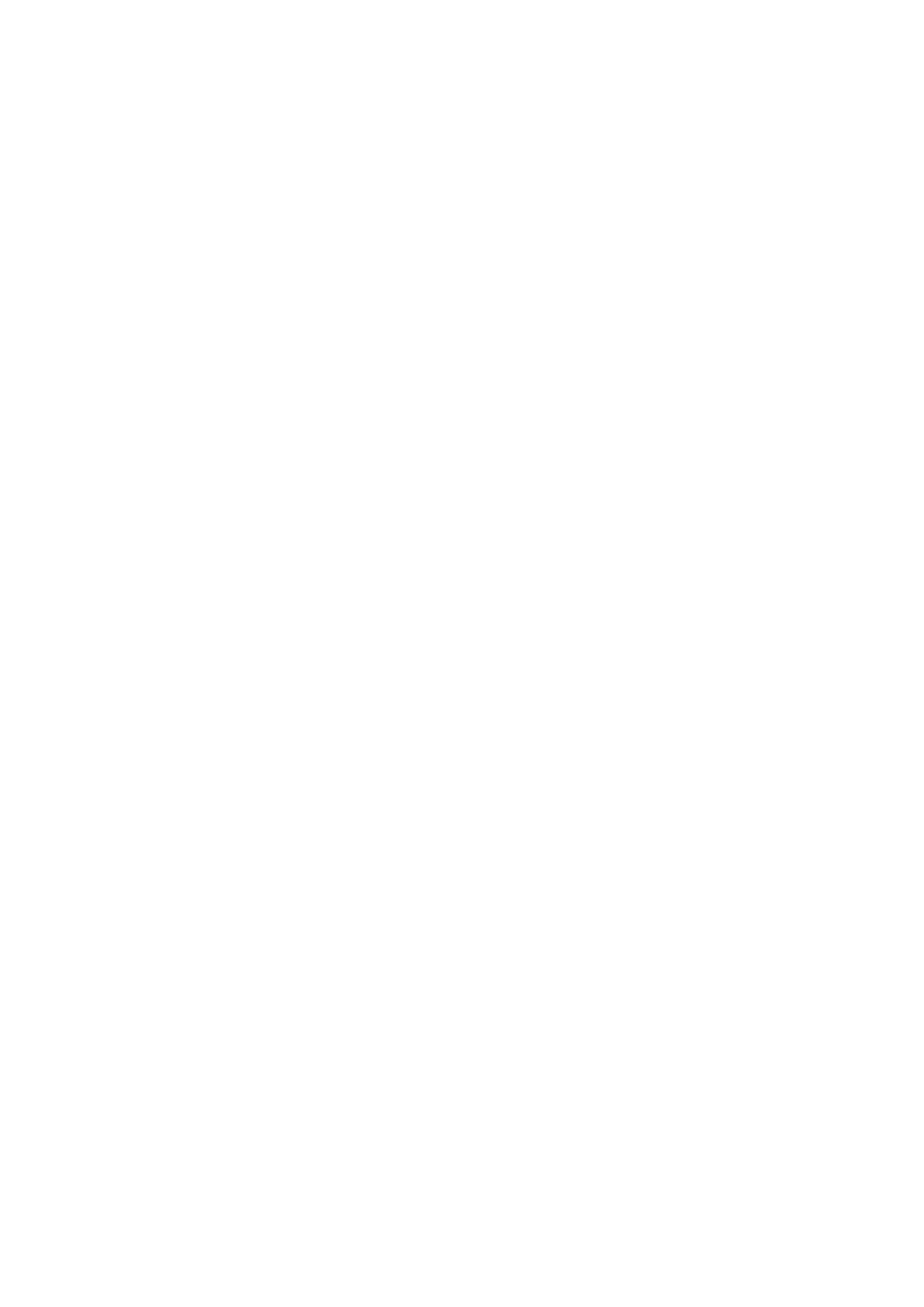# <span id="page-4-0"></span>**Summary**

This report describes sexual diversity in New Zealand with regard to gender, age, ethnicity and neighbourhood deprivation patterns.

As part of the Ministry of Health's commitment to achieving equity in health outcomes for all New Zealanders, it is important for us to understand the inequity that exists. Internationally and in New Zealand, there are clear inequities in the health of rainbow communities,<sup>1</sup> including gay, lesbian and bisexual people.

These inequities, and particularly those related to mental health, are considered to be a consequence of the stressors that Rainbow New Zealanders experience, including discrimination from families/whānau, health services and people in society in general.

Key findings include:

- 97% of men and 95% of women identified themselves as heterosexual or straight
- 2.3% of men and 3.7% women identified themselves as lesbian, gay or bisexual
- men were less likely to identify as bisexual than women (1.0% and 2.6% respectively)
- men were less likely to have ever had sex with another man than women with another woman (4.2% and 6.5% respectively)
- men were less likely to have ever been sexually attracted to both men and women than women to both men and women (4.6% and 16% respectively)
- women's sexual orientation varied by age, whereas men's did not
- younger women were more likely to identify as bisexual, have had same-gender sexual partners and have been sexually attracted to both men and women than older women.

Rainbow is an inclusive term used to refer to anyone with a diverse sex, gender identity or sexual orientation.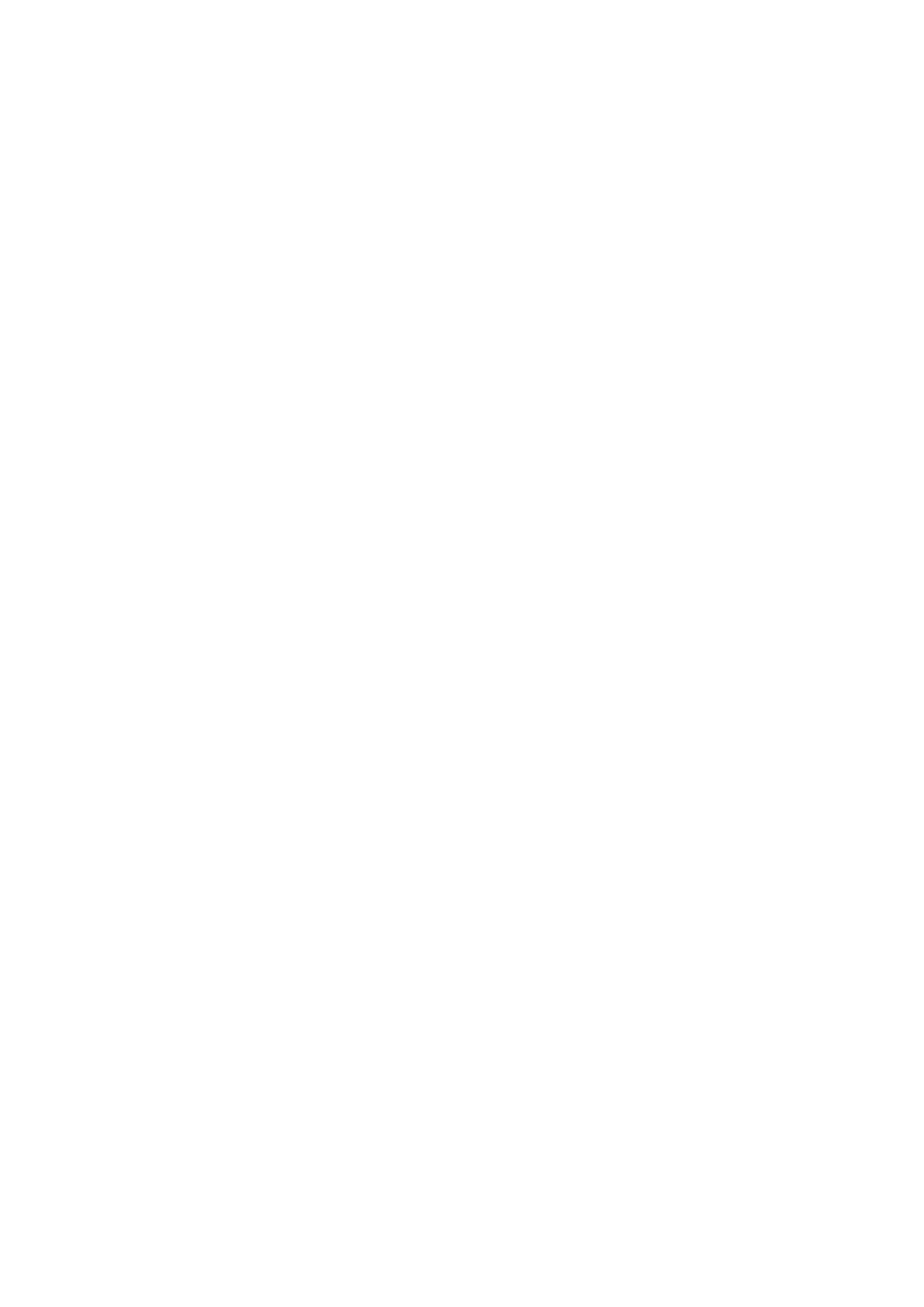# <span id="page-6-0"></span>**Introduction**

Sexual orientation has three primary dimensions: how adults identify their sexuality, who they have sexual contact with and who they are attracted to (Laumann et al 1994). Individuals may be attracted to and have experiences with one or more genders on a continuum, and may have experienced same-gender attraction and/or contact but identify as heterosexual.

Internationally and in New Zealand, there are clear inequities in the health of sexual minority groups (Skegg et al 2003; Fergusson et al 2005; Psutka et al 2013; Dickson et al 2015; Gonzales et al 2016). These inequities, and particularly those related to mental health, are considered to be a consequence of the stressors that sexual minority adults experience due to discrimination from families/whānau, health services and people in society in general. As part of the Ministry of Health's commitment to achieving equity in health outcomes for all New Zealanders, it is important for us to understand disadvantaged populations (Ministry of Health 2018).

While certain dimensions of sexual orientation have been examined in the national Youth2000 health surveys, the Dunedin Multidisciplinary Health and Development Study and the Christchurch Health and Development Study cohort studies, there have been no comprehensive national surveys of sexual orientation across a wide age range (Fergusson et al 2005; Lucassen et al 2014; Dickson et al 2016).

To fill this gap, the Ministry of Health included questions on all three dimensions of sexual orientation in the Sexual and Reproductive Health module of the 2014/15 New Zealand Health Survey (the survey). This report presents key findings about sexual orientation by gender, age group, ethnicity and neighbourhood deprivation at the time of the survey interview.

You can find more information and results from the survey, including statistics on heterosexual orientation and data tables in the data explorer, online at **[https://www.health.govt.nz/publication/sexual-and-reproductive-health-2014-](https://www.health.govt.nz/publication/sexual-and-reproductive-health-2014-15-new-zealand-health-survey) [15-new-zealand-health-survey](https://www.health.govt.nz/publication/sexual-and-reproductive-health-2014-15-new-zealand-health-survey)**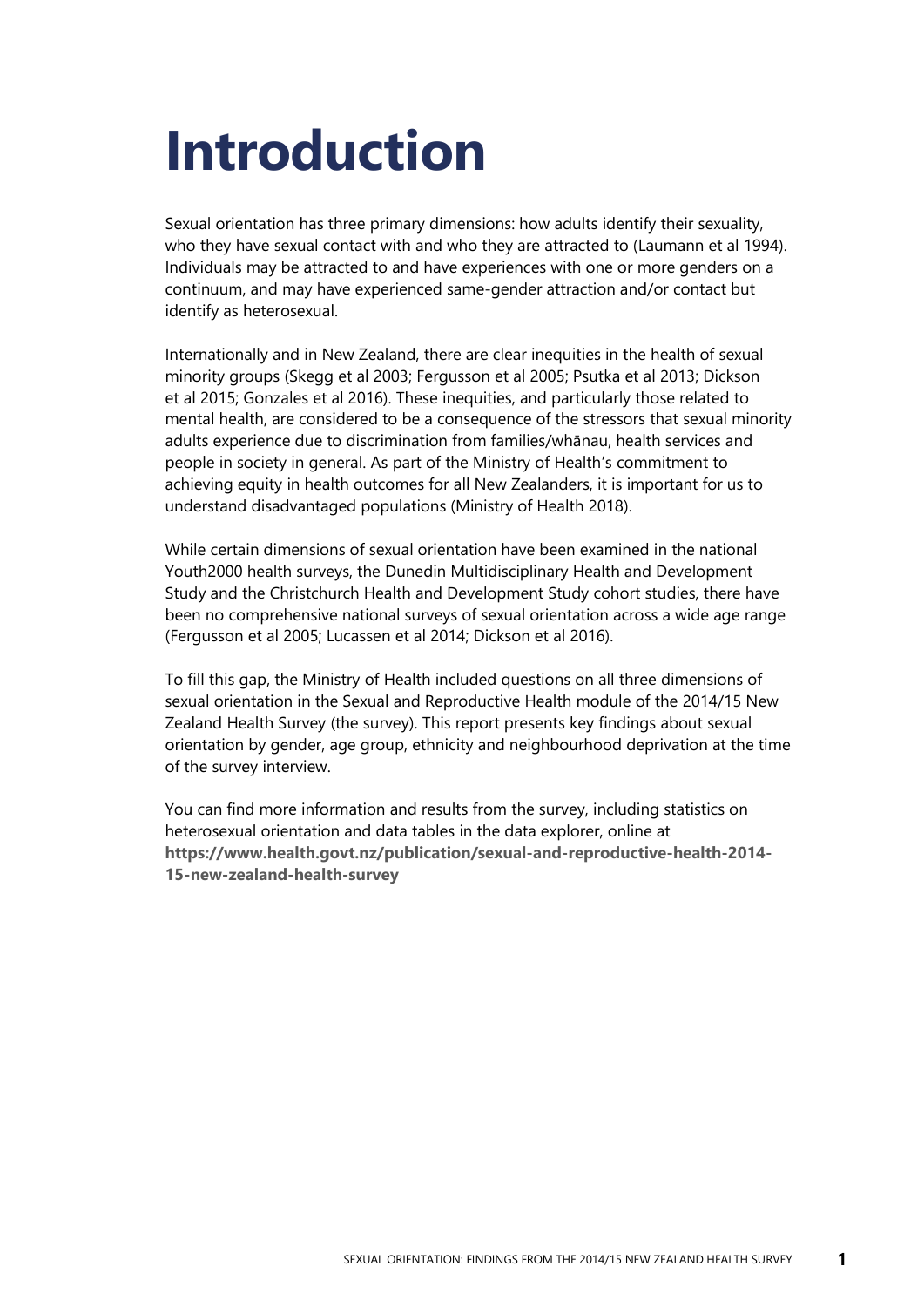# <span id="page-7-0"></span>**Sexual identity**

This section sets out responses to the survey question 'Which of the following options best describes how you think of yourself? Heterosexual or straight, Gay or lesbian, Bisexual, Other?'.

#### Three percent of adults identified as lesbian, gay or bisexual

- 2.3% of men and 3.7% women identified themselves as lesbian, gay or bisexual.
- The percentage of men who identified as gay (1.3%) was similar to the percentage of women who identified as gay or lesbian (1.1%).

#### Younger women were more likely to identify as bisexual than older women

The percentage of women identifying as bisexual decreased as age increased, ranging from 5.0% of 16–24-year-olds to 0% of 65–74-year-olds. The percentage of women identifying as gay or lesbian did not differ by age. Among men, there was no clear pattern in sexual identity corresponding to age (Figure 1).



#### <span id="page-7-1"></span>**Figure 1: Sexual identity by age group and gender**

Note: Excluding heterosexual/straight adults, so that the smaller values can be seen on the vertical scale.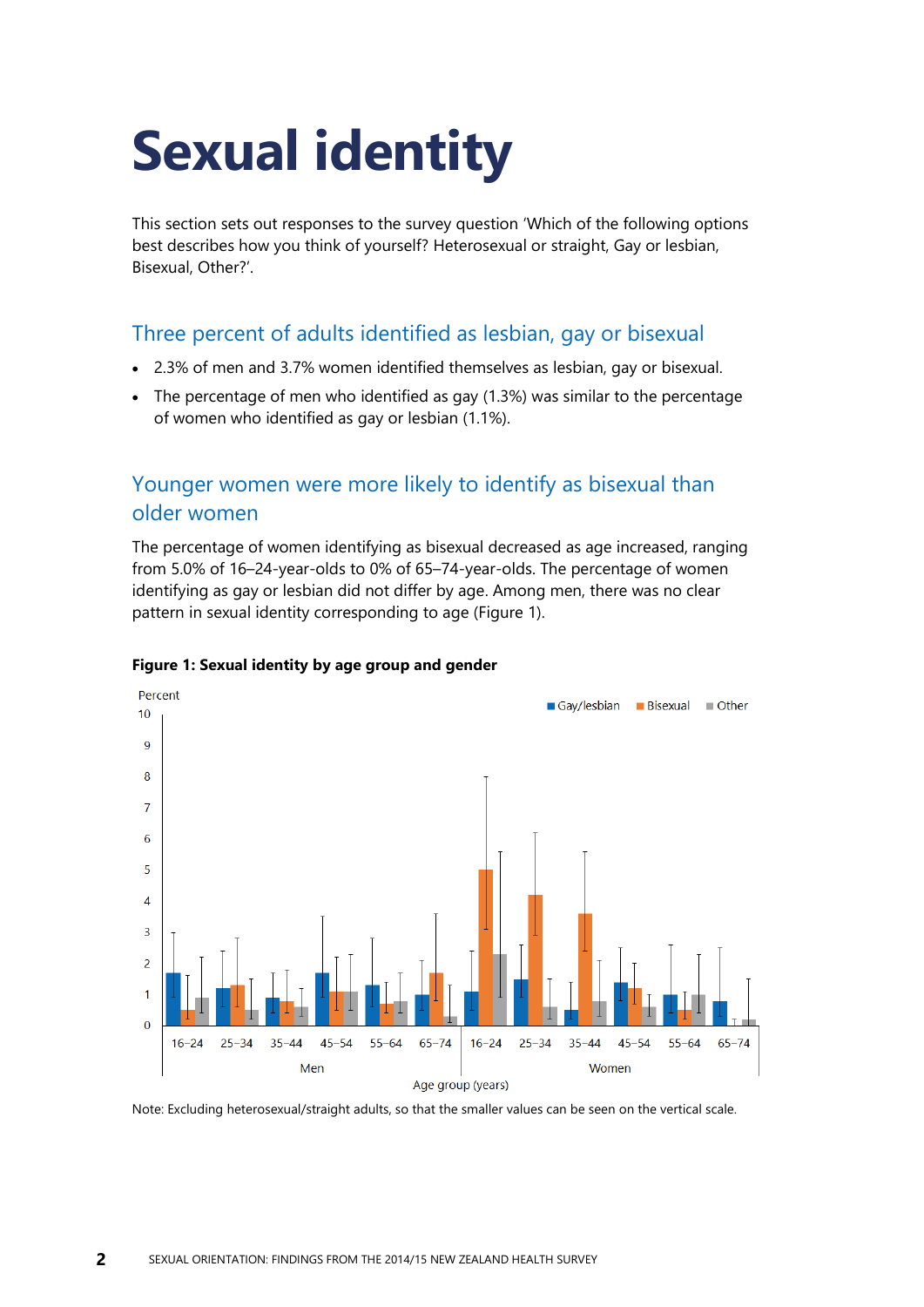#### Māori men more likely to identify as 'other'<sup>2</sup> sexual identity than non-Māori men

- The percentage of men who identified as 'other' varied by ethnic group: 1.9% of Māori, 1.4% of Asian, 0.5% of European/Other and 0.4% of Pacific (Figure 2).
- After adjusting for age, Māori men were 3.3 times as likely to identify as 'other' sexual identity than non-Māori men, and Asian men were 2.2 times as likely to do so as non-Asian men.
- The percentage of women who identified as heterosexual or straight varied by ethnic group. It was highest in Asian women (97%) and lowest in Māori women (92%).



#### <span id="page-8-0"></span>**Figure 2: Sexual identity, by ethnic group and gender**

Note: Excluding heterosexual/straight adults, so that the smaller values can be seen on the vertical scale.

Adults who reported more than one ethnic group are counted once in each group reported. This means that the total number of responses for all ethnic groups can be greater than the total number of adults who stated their ethnicities.

 $2^2$  The 'other' category includes adults who did not see themselves as fitting into the heterosexual or straight, bisexual, gay or lesbian categories, such as takatāpui.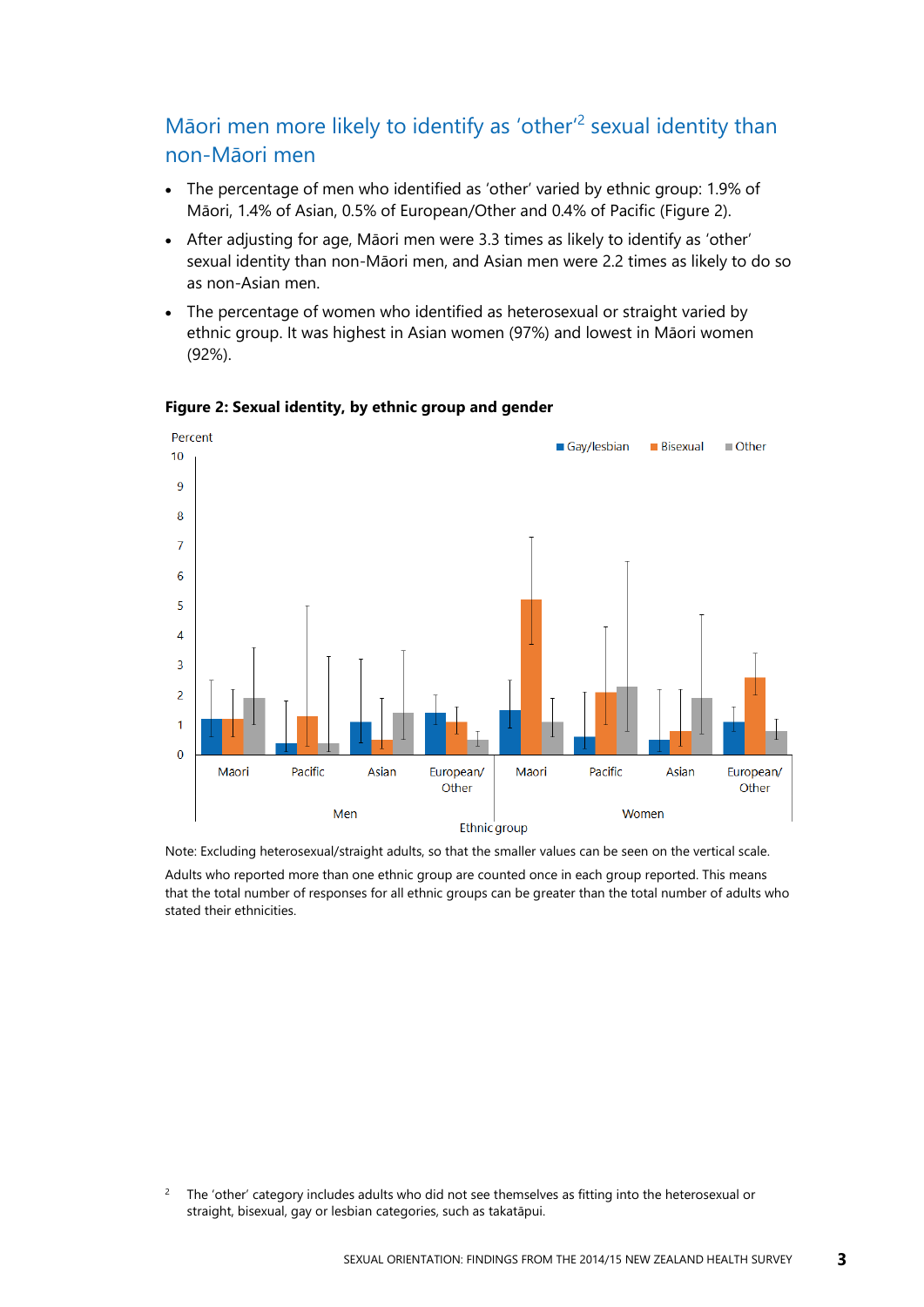#### Men living in the most deprived neighbourhoods were more likely to identify as bisexual than men in the least deprived neighbourhoods

- A higher percentage of men living in the most deprived neighbourhoods identified as bisexual (1.5%) than men living in the least deprived neighbourhoods (0.4%).
- After adjusting for age and ethnicity, men living in the most deprived neighbourhoods were 4.2 times as likely as those living in the least deprived neighbourhoods to identify as bisexual.
- Men living in the most deprived neighbourhoods were less likely to identify as heterosexual (96%) than men in the least deprived neighbourhoods (99%).
- After adjusting for age and ethnicity, men living in the most deprived neighbourhoods were 0.95 times as likely as those living in the least deprived neighbourhoods to identify as heterosexual.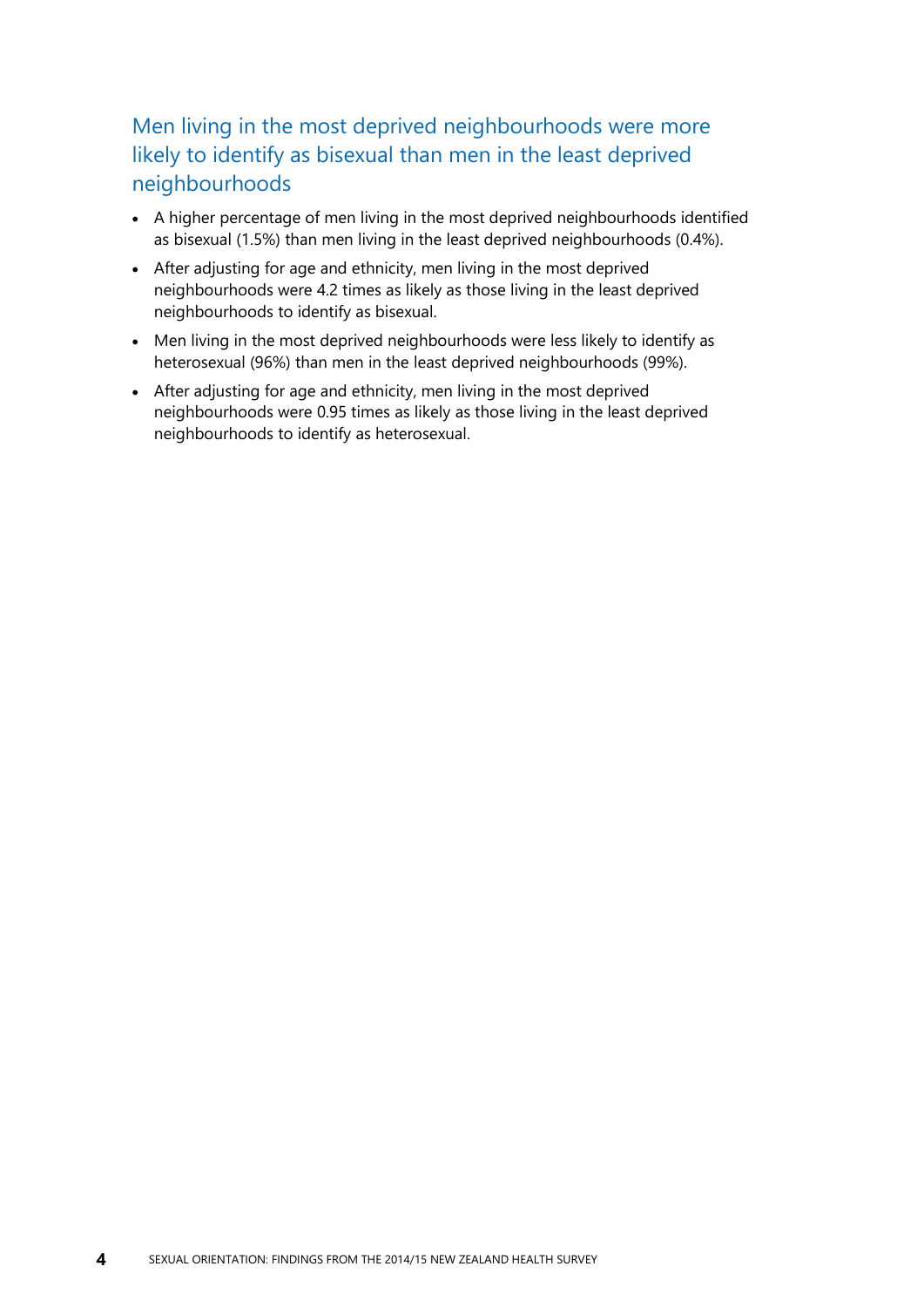# <span id="page-10-0"></span>**Same-gender sex**

## <span id="page-10-1"></span>**Same-gender sex in lifetime**

The survey asked men and women slightly different questions about their sexual experiences:

- Men were asked: 'Have you ever had sex with a male? That is, oral or anal sex or any other genital contact intended to achieve orgasm?'
- Women were asked: 'Have you ever had sex with a female? That is, oral sex or any other genital contact intended to achieve orgasm?'

In both cases, the question specified that it was asking respondents about the sex they had had since turning 13 years old, to avoid causing distress from what respondents may have considered a probing question about child sexual abuse. Respondents may have interpreted the terms 'male' and 'female' as either sex or gender.<sup>3</sup>

#### Women were more likely to have had sex with other women, than men with other men

Having ever had sex with a same-gender partner was more common among women (6.5%) than men (4.2%) (Figure 3).

#### Younger women were more likely than older women to have ever had sex with another woman

For women, having ever had sex with a woman was most common in those under 45 years, after which age it became progressively and markedly less common (Figure 3).

For men, there was no clear pattern in ever having had sex with a man by age.

 $3$  'Sex' and 'gender' are related but different concepts (Statistics New Zealand 2015).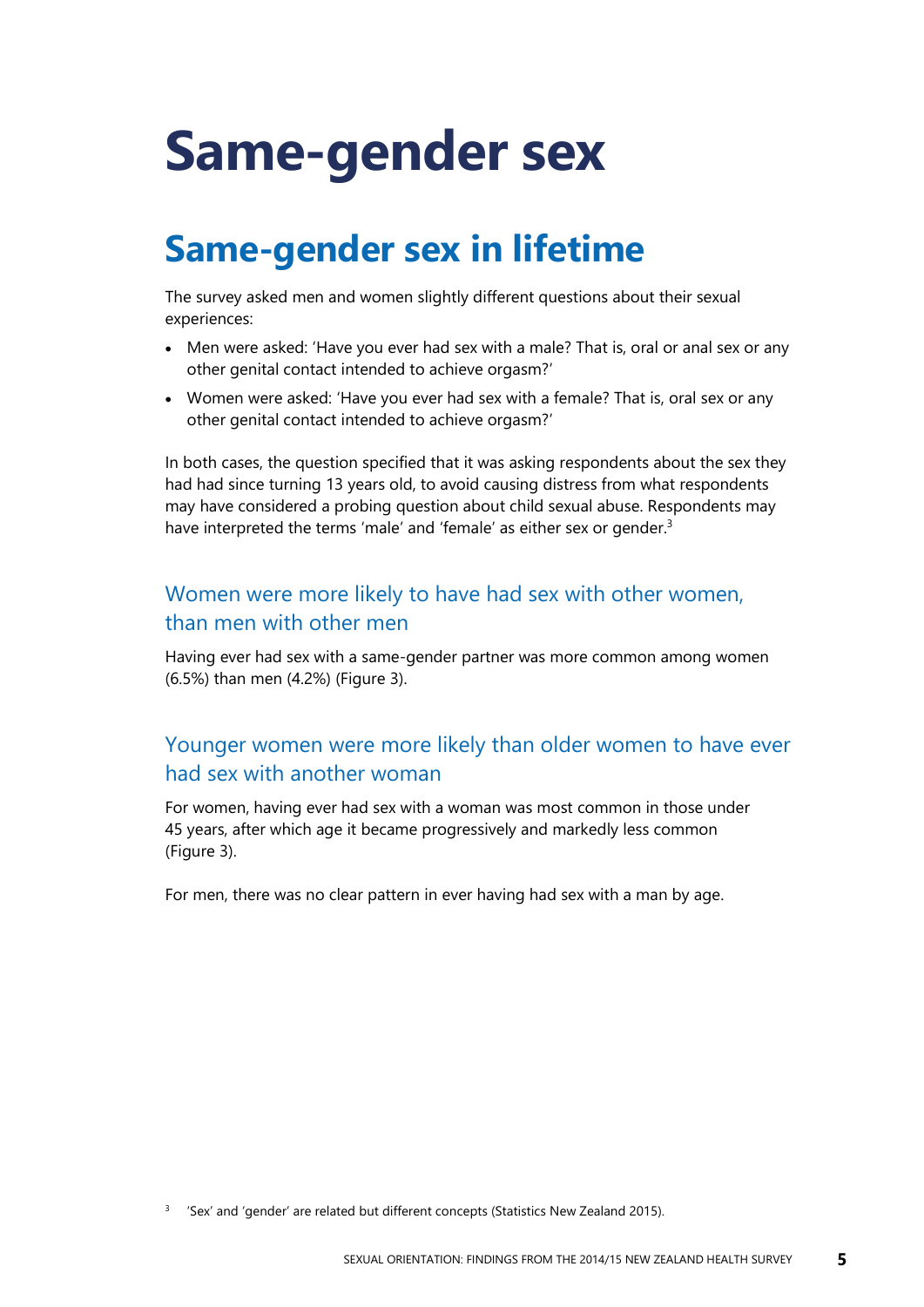

#### <span id="page-11-0"></span>**Figure 3: Same-gender sex in lifetime, by age group and gender**

#### Māori and European/Other women were most likely to have ever had sex with another woman

The percentage of women who had had sex with another woman varied by ethnic group:

- 10.1% of Māori
- 7.4% of European/Other
- 2.7% of Pacific
- 1.8% of Asian women.

The percentage of men who had had sex with another man also varied by ethnic group:

- 4.9% of European/Other
- 4.3% of Māori
- 2.4% of Pacific
- 1.8% of Asian men.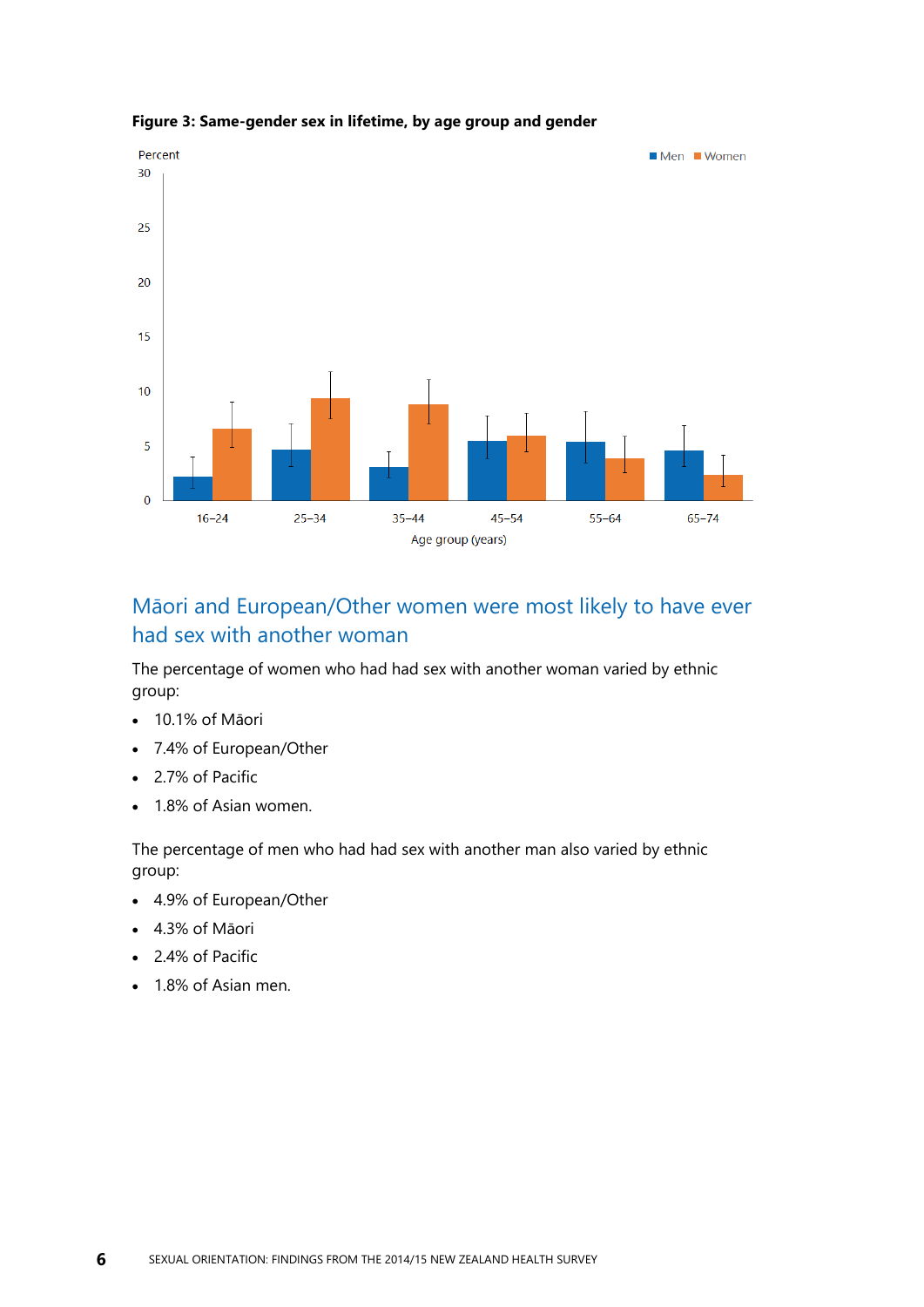

<span id="page-12-0"></span>**Figure 4: Same-gender sex in lifetime, by ethnic group and gender**

Note: Adults who reported more than one ethnic group are counted once in each group reported. This means that the total number of responses for all ethnic groups can be greater than the total number of adults who stated their ethnicities.

#### Women living in the most deprived neighbourhoods were more likely to have ever had sex with another woman

The percentage of women who have ever had sex with another women was higher in the most deprived neighbourhoods (7.6%) than in the least deprived neighbourhoods (4.5%). After adjusting for age and ethnicity, women living in the most deprived neighbourhoods were 2.4 times as likely as those in the least deprived neighbourhoods to have ever had sex with a woman.

Among men, there was no clear pattern in having ever had sex with another man by level of neighbourhood deprivation.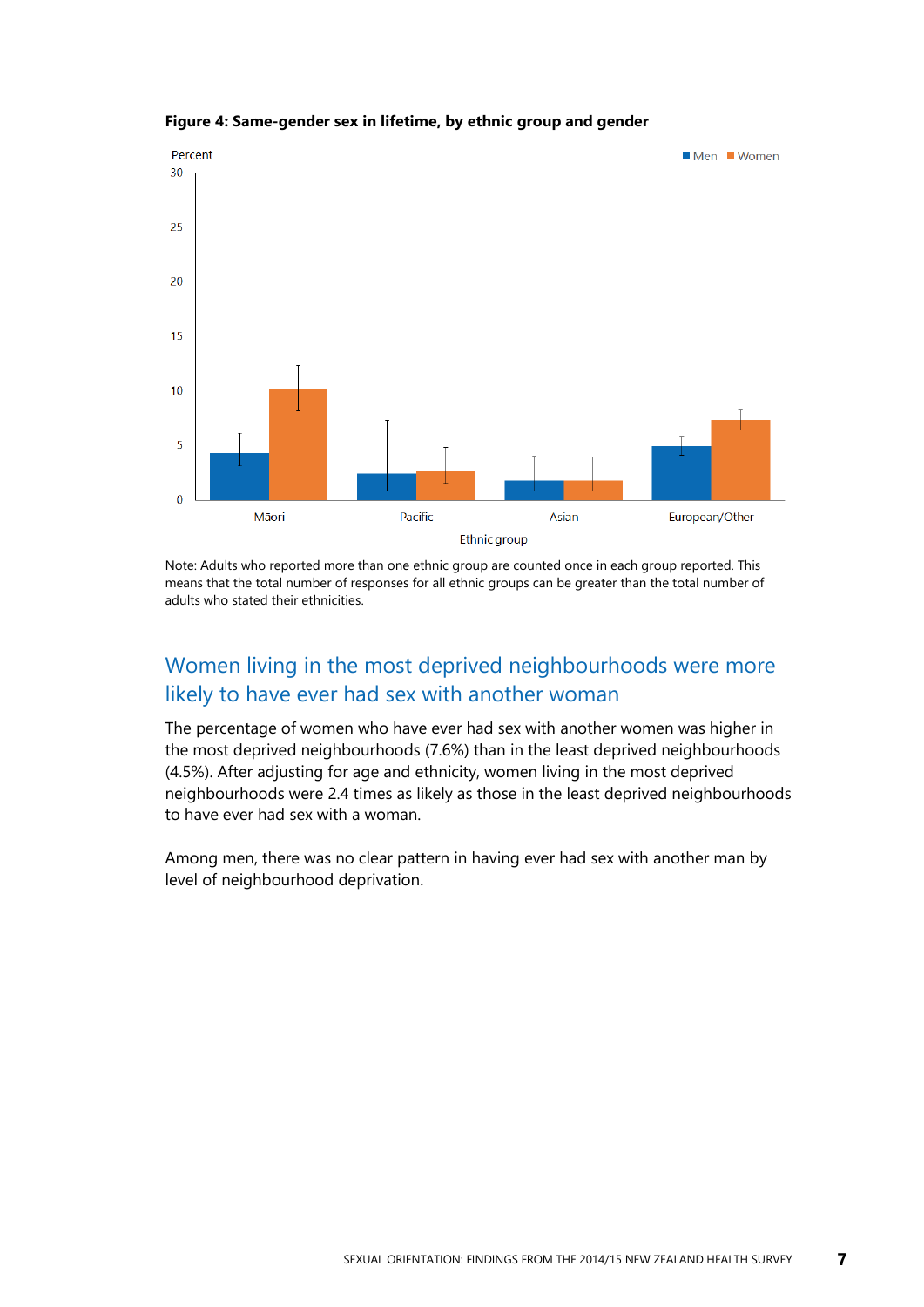# <span id="page-13-0"></span>**Had sexual partner of the same gender in the five years preceding the survey**

The survey asked men about how many males they had had sex with in the five years preceding the survey, and women the equivalent question. These questions were used to derive the 'Had a sexual partner of the same gender in the five years preceding the survey' indicator. Respondents may have interpreted the terms 'male' and 'female' as either sex or gender.<sup>4</sup>

#### Around one in 35 adults had a same-gender sexual partner in the last five years

Having had a same-gender sexual partner in the last five years was experienced by a similar percentage of men (2.6%) and women (3.2%) aged 16–74 years.

For women, having had a same-gender sexual partner in the last five years was most common in those aged under 35, but there was no clear pattern by age for men.



<span id="page-13-1"></span>

You can find more results about same-gender sexual partners in the five years preceding the survey online at **https://www.health.govt.nz/publication/sexualand-reproductive-health-2014-15-new-zealand-health-survey**

4 'Sex' and 'gender' are related but different concepts (Statistics New Zealand 2015).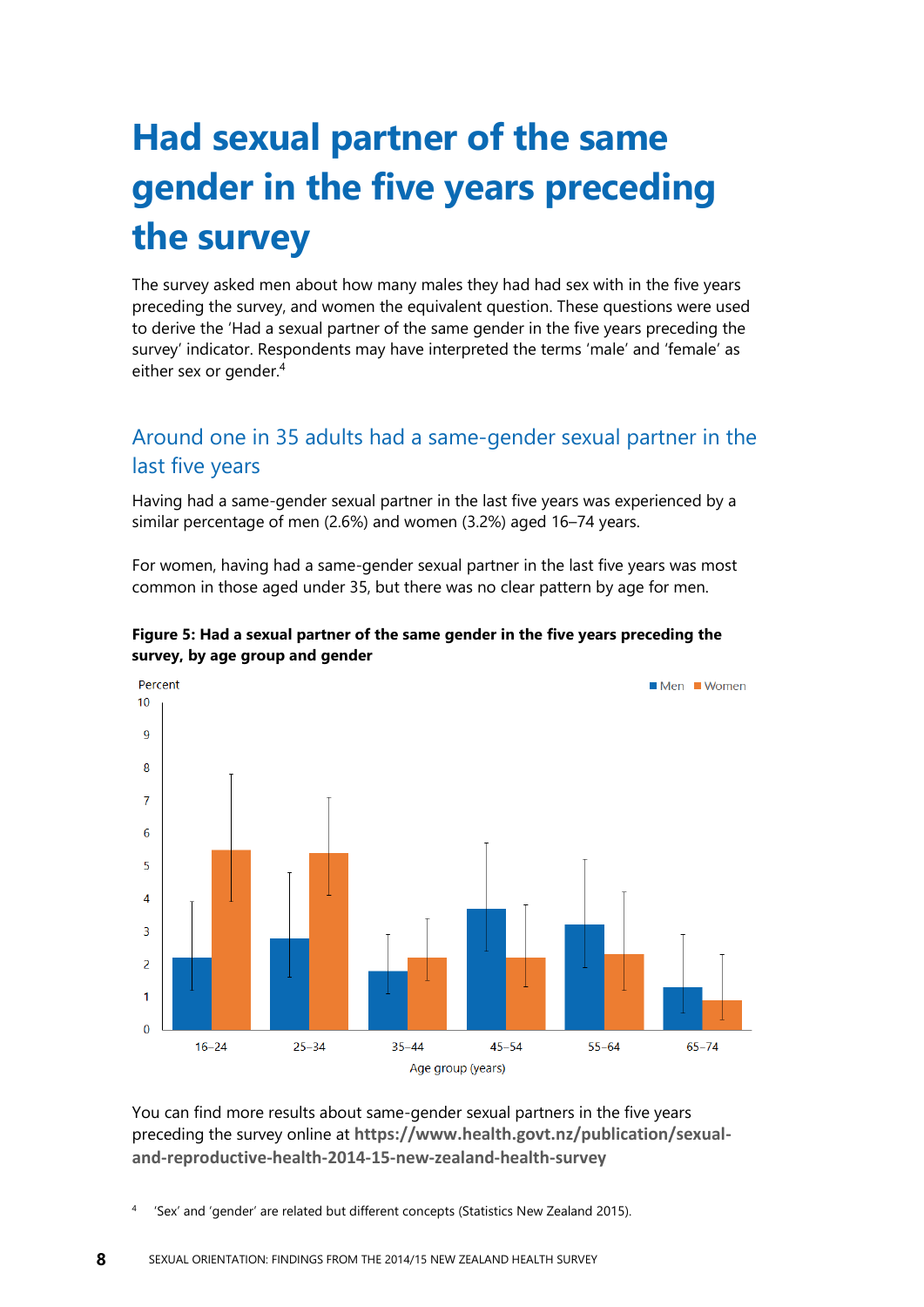# <span id="page-14-0"></span>**Sexual attraction**

The survey asked men, 'What best describes who you have ever felt sexually attracted to? I have felt sexually attracted:

- 1. Only to females, never to males.
- 2. More often to females and at least once to a male.
- 3. About equally often to females and males.
- 4. More often to males and at least once to a female.
- 5. Only to males, never to females.
- 6. I have never felt sexually attracted to anyone at all.'

The response options 'More often to females and at least once to a male', 'About equally often to females and males', and 'More often to males and at least once to a female' were combined into one group (ie, men who reported that they were attracted to both males and females).

The survey asked women the equivalent questions, and categories were similarly combined.

Respondents may have interpreted 'male' and 'female' as sex or gender.<sup>5</sup>

## <span id="page-14-1"></span>**Sexual attraction in lifetime**

#### Less than 2% of adults have only ever been attracted to adults of the same gender

- 1.6% of women and 0.8% of men have only been attracted to same-gender adults (Figure 6).
- 4.6% of men and 16% of women have experienced attraction to both men and women.
- 93% of men have only ever been attracted to women, and 82% of women have only ever been attracted to men.
- Some adults (0.5% of men and 1.8% of women) have never felt sexually attracted to anyone. Among women, those aged 16–24 years (4.1%) were more likely to report this than older women (less than 1.5%).

<sup>&</sup>lt;sup>5</sup> 'Sex' and 'gender' are related but different concepts (Statistics New Zealand 2015).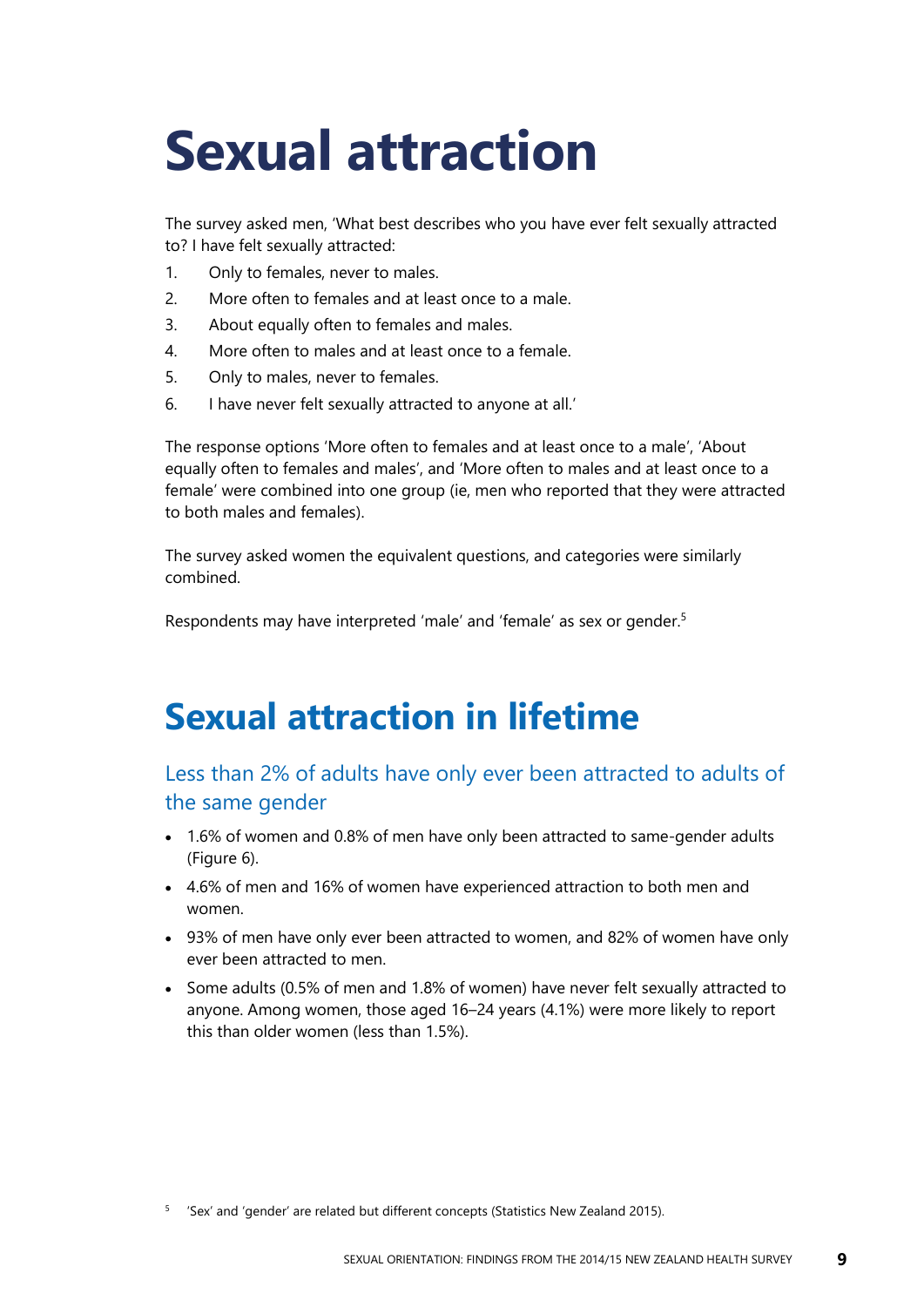#### Younger women more likely than older women to have ever been attracted to both men and women

For women, lifetime attraction to both men and women was most frequent in those aged 25–44 years (23%). Less than 10% of women aged 55 years and over had ever been attracted to both men and women.

For men, lifetime sexual attraction was similar across age groups (Figure 6).



<span id="page-15-0"></span>**Figure 6: Sexual attraction in lifetime, by age group and gender**

Note: Excluding 'women only' for men and the equivalent for women, so that the smaller values can be seen on the vertical scale.

#### Pacific and Asian women were less likely to have been sexually attracted to both women and men than non-Pacific and non-Asian women

Among women, the percentage who have experienced attraction to both women and men varied by ethnicity:

- 20% of Māori women
- 18% of European/Other women
- 7.6% of Pacific women
- 5.6% of Asian women.

After adjusting for age, Pacific women were 0.4 times as likely to ever have experienced sexual attraction to both women and men as non-Pacific women, and Asian women 0.25 times as likely as non-Asian women.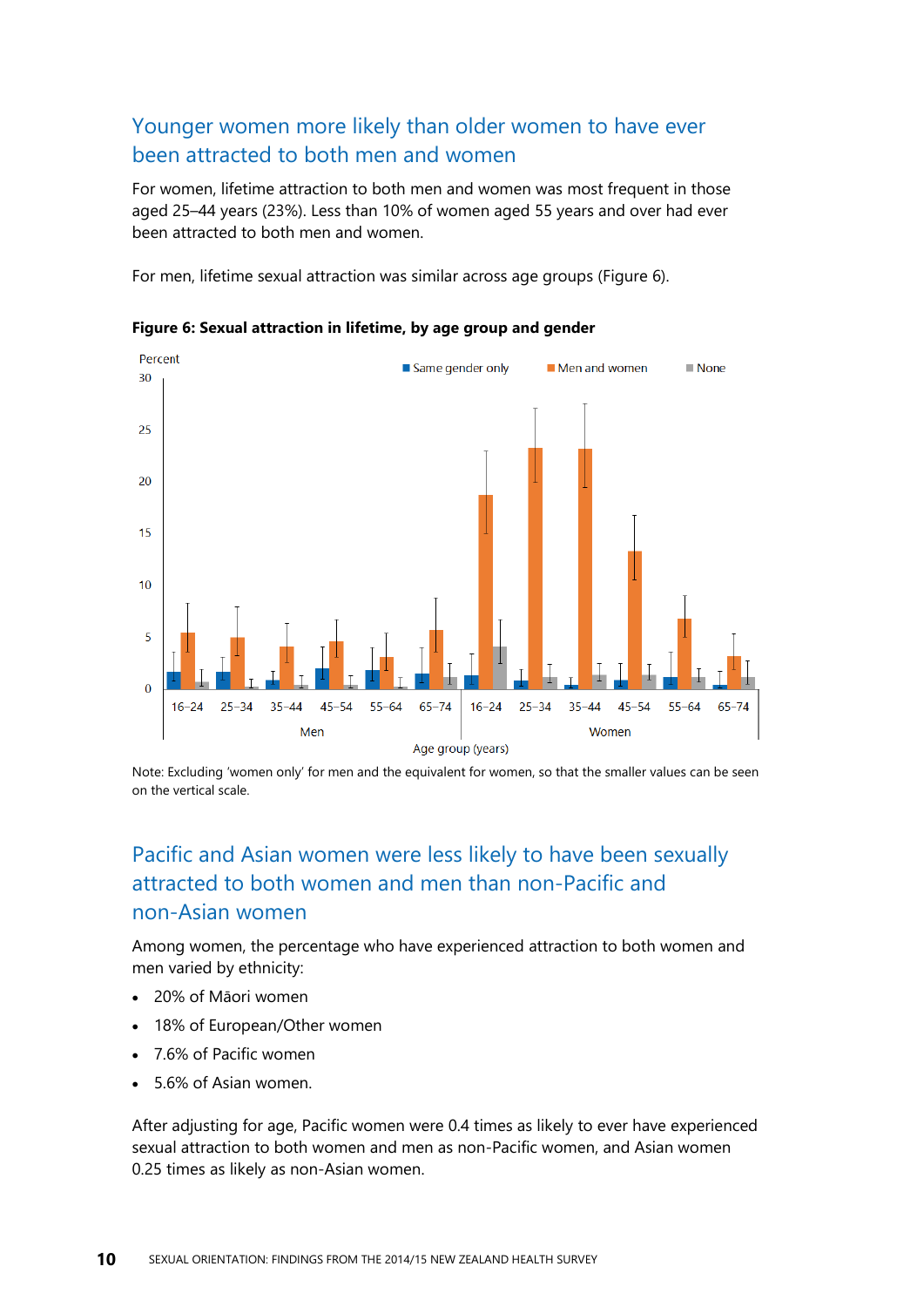

#### <span id="page-16-0"></span>**Figure 7: Sexual attraction in lifetime, by ethnic group and gender**

Note: Excluding 'women only' for men and the equivalent for women, so that the smaller values can be seen on the vertical scale.

Adults who reported more than one ethnic group are counted once in each group reported. This means that the total number of responses for all ethnic groups can be greater than the total number of adults who stated their ethnicities.

#### Men living in the most deprived neighbourhoods were more likely to report attraction to both men and women

Among men living in the most deprived neighbourhoods 4.9% have been attracted to both males and females, compared with 3.4% in the least deprived neighbourhoods.

After adjusting for age and ethnicity, men living in the most deprived neighbourhoods were almost twice as likely to have ever been attracted to both men and women as those living in the least deprived areas.

Among women, there was no pattern in attraction for both men and women by neighbourhood deprivation.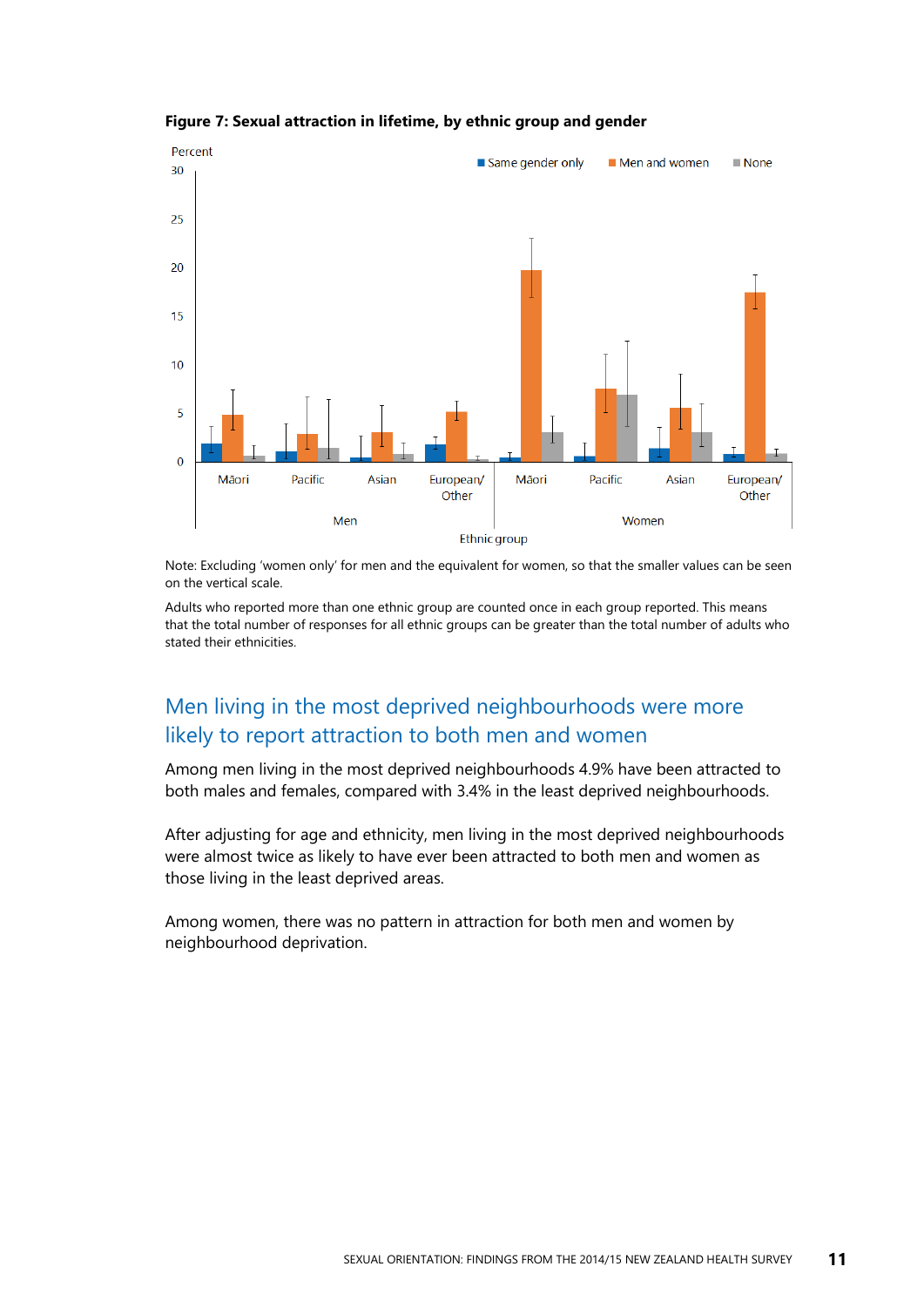# <span id="page-17-0"></span>**Sexual attraction in the 12 months preceding the survey**

In addition to the cumulative lifetime sexual attraction statistics, a more current picture of sexual attraction patterns in the last 12 months is presented below.

2.4% of men and 7.4% of women had experienced attraction to both men and women. 1.9% of men and 1.2% of women were only attracted to the same gender in the last 12 months.

Men were more likely (95%) to have been exclusively heterosexually attracted than women (84%) in the last 12 months.

No sexual attraction in the last 12 months was more common among women (7.5%) than men (1.2%).

#### Women aged 16–24 years were more likely have been attracted to both men and women in the last year than older women

Attraction to both men and women in the last year was most common among women aged 16–24 years (13.5%), and declined with increasing age. There was no clear pattern in same-gender sexual attraction in the last 12 months by age for men (Figure 8).



#### <span id="page-17-1"></span>**Figure 8: Sexual attraction in 12 months preceding the survey, by age group and gender**

Note: Excluding 'women only' for men and the equivalent for women, so that the smaller values can be seen on the vertical scale.

You can find more results about same-gender sexual attraction in the 12 months preceding the survey online at **https://www.health.govt.nz/publication/sexualand-reproductive-health-2014-15-new-zealand-health-survey**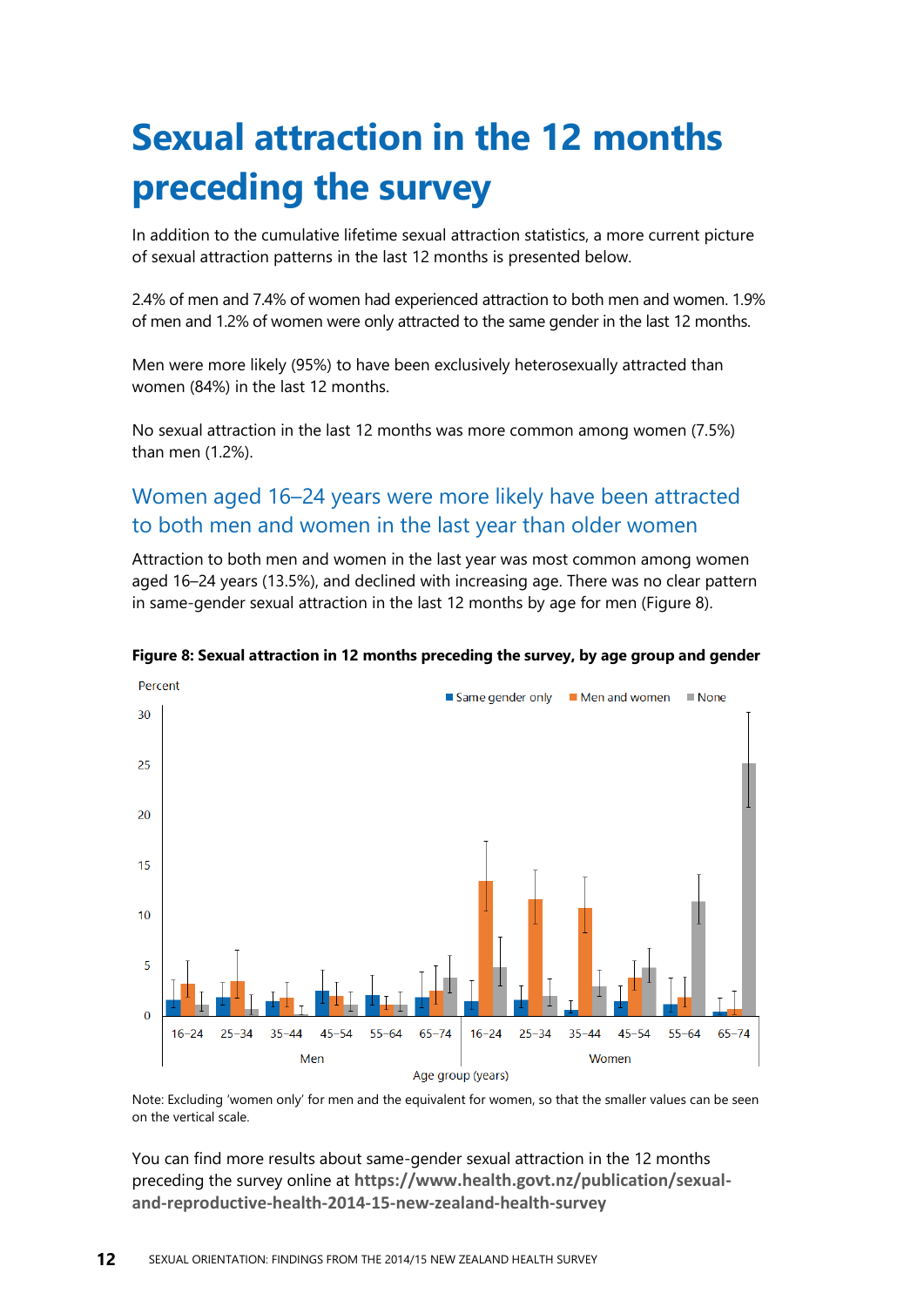# <span id="page-18-0"></span>**Interpretation notes**

This section provides some key points for interpreting the survey results presented in this report. For more details about the survey methodology, see the *Methodology Report 2014/15: New Zealand Health Survey* (Ministry of Health 2015b) and *Sexual and Reproductive Health Indicator Interpretation Guide 2014/15: New Zealand Health Survey*  (Ministry of Health 2019).

### Statistical significance

Unless otherwise specified, the results discussed in this report only refer to differences that are statistically significant at the 5 percent level (ie, those with a p-value of less than 0.05). 'Statistically significant' means that the difference between the sample groups is likely to reflect real differences in the population groups, rather than being caused by chance. A statistically significant difference does not necessarily mean the difference between the population groups is meaningful.

### Confidence intervals

We use 95% confidence intervals to show the statistical precision of the estimates. Wider confidence intervals indicate less precise estimates than narrow intervals, caused by higher variation with a sample and/or smaller numbers in a sample. Confidence intervals generally agree with statistical significance. When confidence intervals for two estimates don't overlap, there is a statistically significant difference between the estimates. However, the opposite may not always be true.

### Comparing population subgroups

This report uses adjusted ratios to test if the prevalence of indicators is statistically significantly different between groups. We have adjusted these ratios for demographic factors that may be influencing the comparison, such as age, gender and ethnicity. The adjusted ratio indicates whether the results are less or more likely in the group of interest than the comparison group. A ratio of less than 1 indicates that the result is less likely and a ratio greater than 1 indicates that it is more likely.

The survey uses the New Zealand Index of Deprivation 2013 (NZDep2013) to measure neighbourhood deprivation. The survey groups neighbourhoods into five quintiles (the label 'quintile 1' applies to neighbourhoods with the lowest levels of deprivation, and 'quintile 5' to those with the highest). Indicators are reported for each quintile. The adjusted ratios for deprivation compare the highest and lowest deprivation areas, after adjusting for age, ethnic group, gender and the pattern across all five quintiles.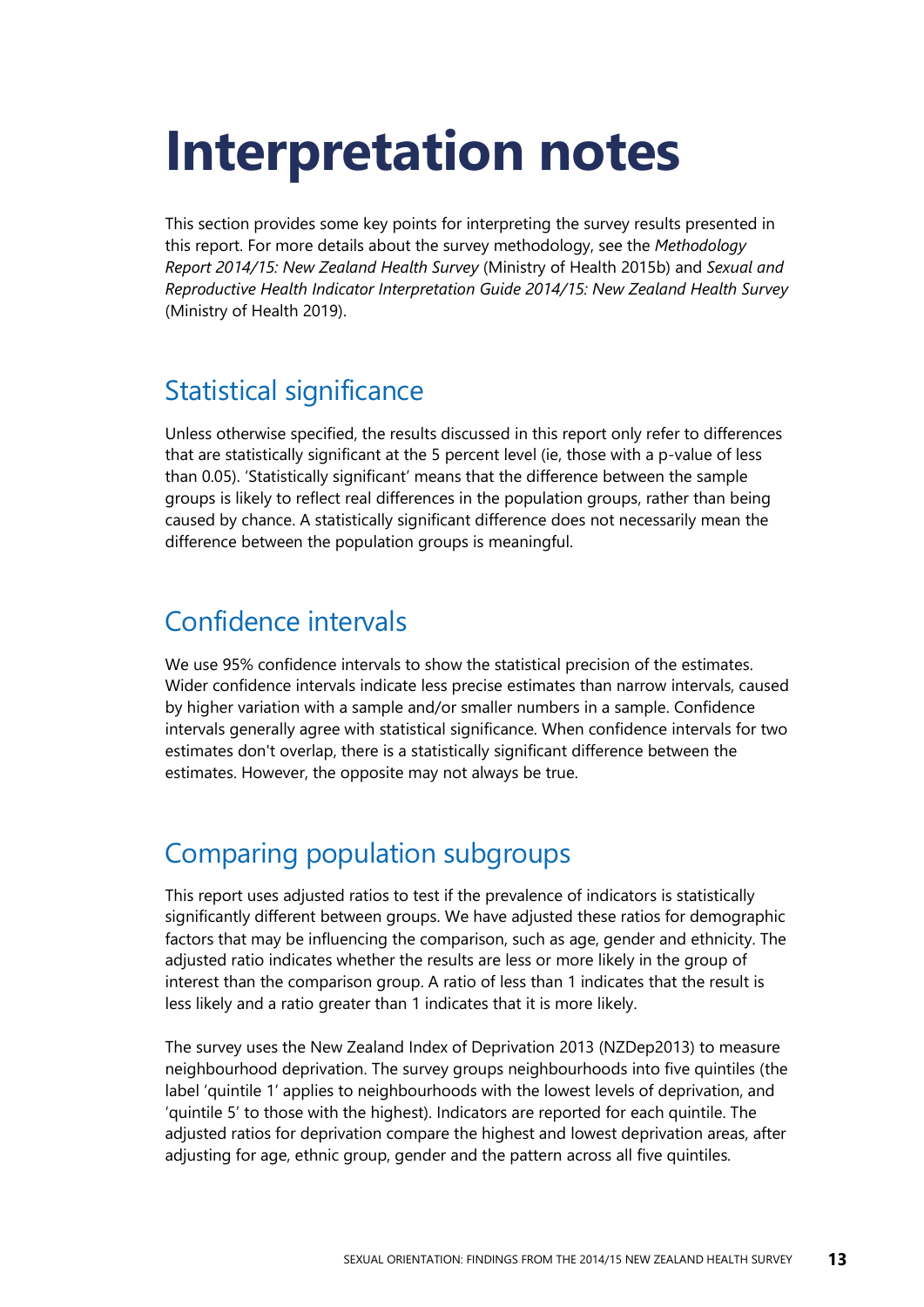### Gender

Gender is self-defined by respondents in the survey. For some people their gender is not the same as their biological sex at birth. Respondents were asked if they were male or female, and while what these options meant was open to the respondent's interpretation, gender-diverse options (eg, 'gender non-conforming' or 'other') were not available. The Ministry of Health acknowledges the need to improve data collection in this area, and is considering implementing the statistical standard for gender identity in future surveys (Statistics New Zealand 2015).

### Non-sampling error

The survey results may underestimate or overestimate some indicators because the data is self-reported. The accuracy of a person's memory may vary depending on many factors, including social norms, the importance of the event being recalled, the individual's age at the time and the period of time that has passed since the event occurred.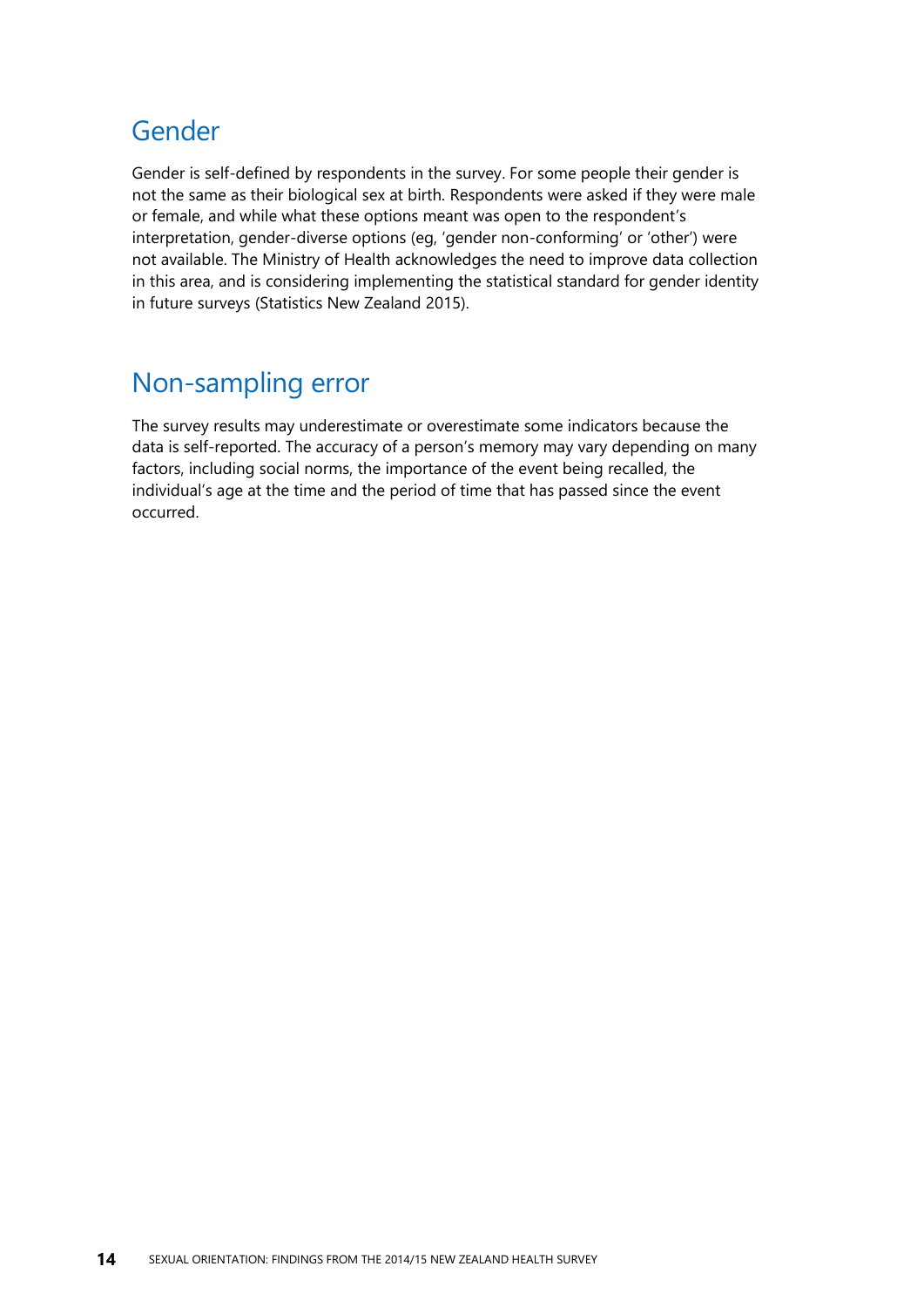# <span id="page-20-0"></span>**Overview of survey methodology**

This section gives a brief overview of the survey methodology for the New Zealand Health Survey.

### How were people selected for the survey?

The 2014/15 results refer to the sample selected for the period July 2014–June 2015. The survey has a multi-stage sampling design that involves randomly selecting a sample of small geographic areas, households within the selected areas and individuals within the selected households. One adult aged 15 years or older and one child aged 14 years or younger (if there were any) were chosen at random from each selected household. Adults aged 16–74 years who had completed the 2014/15 survey were invited to participate in the Sexual and Reproductive Health module. Further details are available in *The New Zealand Health Survey: Sample design, years 1–3 (2011–2013)* (Ministry of Health 2011).

### How was data collected?

Professional surveyors from CBG Health Research Ltd collected data in respondents' homes. For the core part of the survey, data was collected through a face-to-face interview. However, participants completed the Sexual and Reproductive Health module by themselves, directly entering responses into a program run on a tablet computer. Surveyors provided minimal assistance, and reiterated that they would not be able to see the answers. Respondents could answer 'Don't know' or 'Choose not to answer' to any question. If they chose either of those options for the question about having ever had sex with someone of a different sex, then they were not asked to complete the rest of the survey module.

### How many people took part?

11,993 adults aged 16–74 years completed the core 2014/15 survey and were eligible for the Sexual and Reproductive Health module. This report is based on the responses from 10,198 adults (or 87% of eligible respondents). Some eligible respondents were not included in the final data set for the following reasons.

- 668 respondents (5.6% of those who were eligible) did not start the module, either because they refused or because of English language and/or cognitive difficulties.
- 991 respondents (6.5% of eligible respondents) started the module but stopped before the end of the module.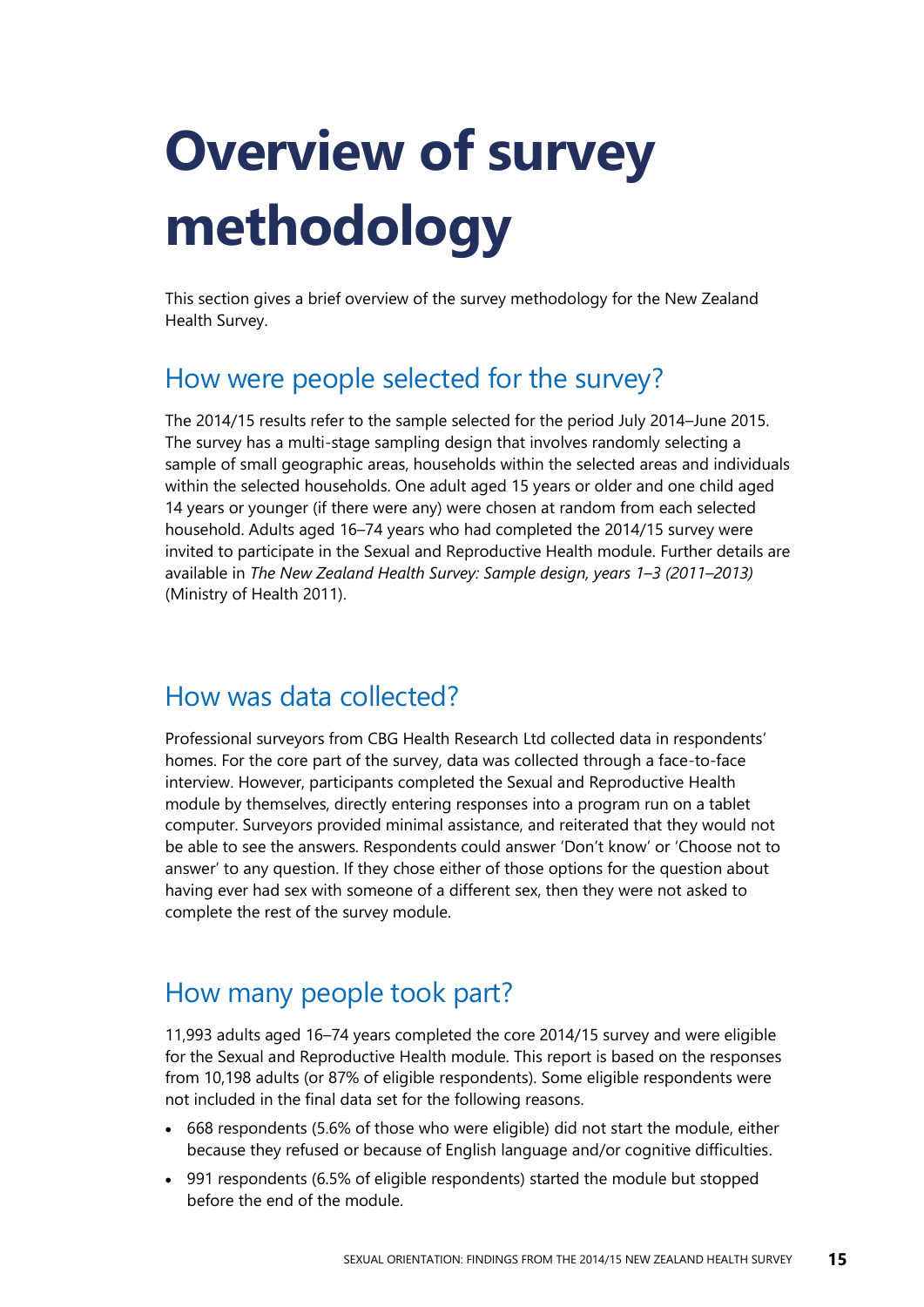• 123 respondents (1.2% of eligible respondents) completed the module but their records were discarded because at least half of their responses were 'Don't know' or 'Choose not to answer'.

Of the people who completed the Sexual and Reproductive Health module, 4,358 gave their gender as male and 5,840 as female. The table below summarises the 10,198 survey respondents by ethnic group.

#### <span id="page-21-0"></span>**Table 1: Participation in the Sexual and Reproductive Health module of the New Zealand Health Survey, by ethnicity**

| <b>Ethnic group</b> | <b>Number</b> |
|---------------------|---------------|
| Māori               | 2,460         |
| Pacific             | 619           |
| Asian               | 814           |
| European/Other      | 7.542         |

Note: Adults who reported more than one ethnic group are counted once in each group reported. This means that the total number of responses for all ethnic groups can be greater than the total number of adults who stated their ethnicities.

### Survey weights

The Sexual and Reproductive Health data set was weighted so that the responding sample represented the New Zealand 'usually resident' population in that year, using external population benchmarks (age, sex, ethnicity and neighbourhood deprivation) and demographic and behavioural benchmarks (eg, educational level and hazardous drinking). After an initial selection weight was calculated, it was adjusted for those who did not complete the module (for any reason). This should have minimised the impact of any differences in the characteristics of people who did or did not participate in the Sexual and Reproductive Health module. For more detail about the survey methodology, refer to the *Methodology Report 2014/15* (Ministry of Health 2015b).

## Additional information

See also the following documents:

- *The New Zealand Health Survey: Sample design years 1–3 (2011–2013)* (Ministry of Health 2011). Note, despite the report title being 2011-13, this sample design was used for the 2014/15 Health Survey
- *Methodology Report 2014/15: New Zealand Health Survey* (Ministry of Health 2015b)
- *Content Guide 2014/15: New Zealand Health Survey* (Ministry of Health 2015a)
- Questionnaires for the New Zealand Health Survey 2014/15 (Ministry of Health 2016a; Ministry of Heath 2016b)
- *Sexual and Reproductive Health Indicator Interpretation Guide 2014/15: New Zealand Health Survey* (Ministry of Health 2019).